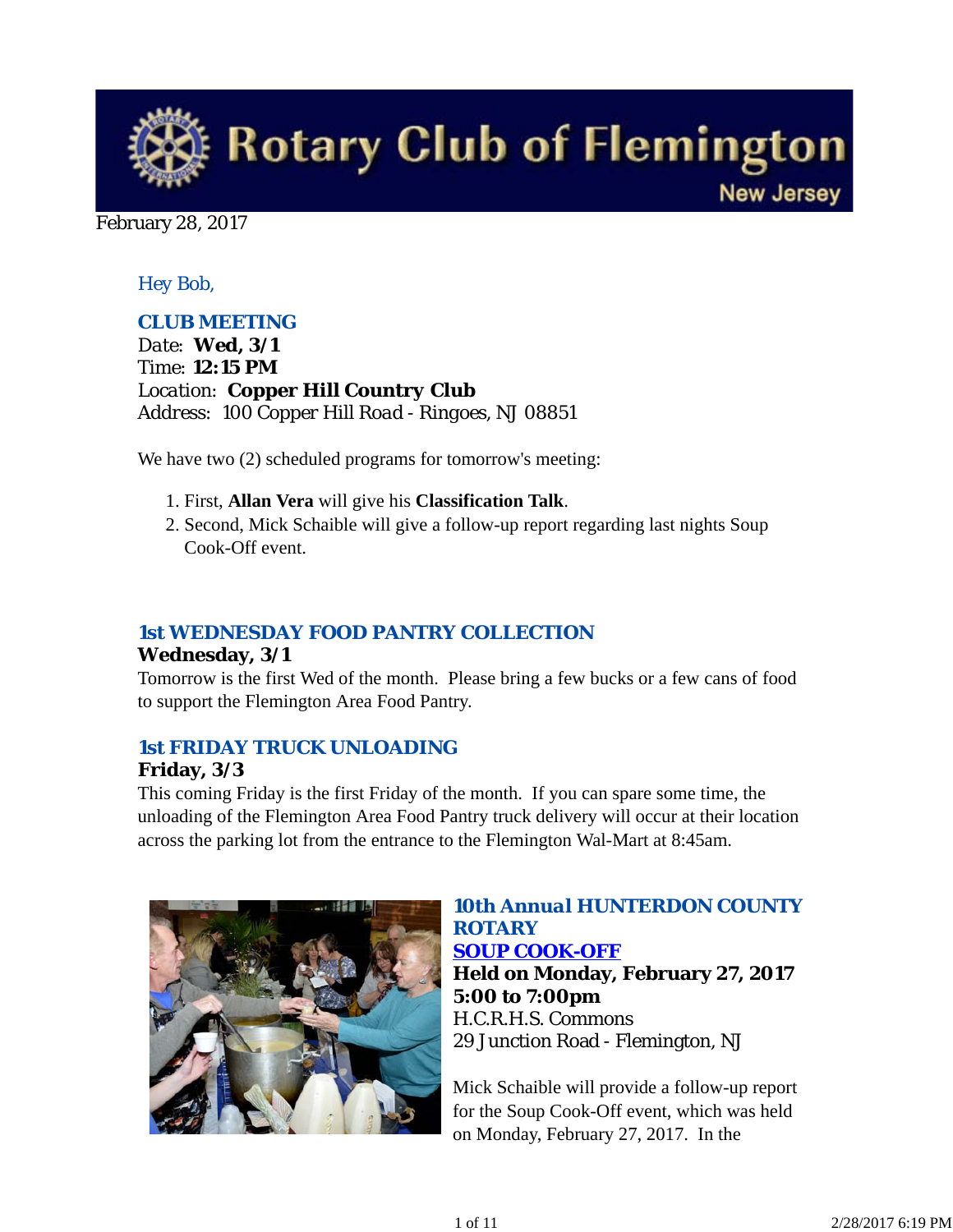meantime, the following is an article about the Soup Cook-Off that appeared on www.NJ.com.

# *PHOTO ALBUM from the 10th Annual Hunterdon County Rotary Soup Cook-Off* **Held, Monday, 2/27/2017**

**Click Here** to view the Photo Album from the recent Soup Cook-Off event. A very special thanks to the Rev. Dr. Herb Bohler for taking the photos and generating the album for everyone to enjoy.

### *Hundreds sample soups at the 10th Rotary Soup Cook-Off* **By Craig Turpin | NJ Advance Media for NJ.com on Feb. 28, 2017 at 7:45 AM, updated Feb. 28, 2017 at 7:52 AM** Click Here to view the online article

RARITAN TWP. - Nearly 500 people attended the 10th Hunterdon County Rotary Soup Cook-Off, held Monday at Hunterdon Central Regional High School.

Winners were:

- Best Table Presentation **Hunterdon Medical Center** of the township **Seafood Bisque**
- People's Choice **Mountain View Chalet** of Union Township Chicken Tortilla

Judge's Choice:

- First place **The Ship Inn** of Milford Curried Cauliflower
- Second place **Hunterdon County Polytech** Buffalo Chicken Chowder
- Third place **55 Main** of Flemington Lobster Chowder

The Soup Cook-Off is a community awareness project of the Rotary Clubs of Hunterdon County, dedicated to helping people in the community. The proceeds of this event, totaling nearly \$10,000 annually, are donated to the five food pantries of Hunterdon County. ShopRite of Hunterdon is sponsor of the cook-off.

The complete list of participants are: \*Polytech - Buffalo Chicken Chowder \*Caffe Galleria - Tomato Basil \*Atrium Cafe - Squash & Rutabaga with brandied Pears & Parsnips \*Peking Wok - Hot & Sour \*Grateful Bites - Bourbon Butternut Squash \*Hunterdon Medical Center - Seafood Bisque \*Mt. View Chalet - Chicken Tortilla \*Basil Bandwagon - Carrot, Ginger Coconut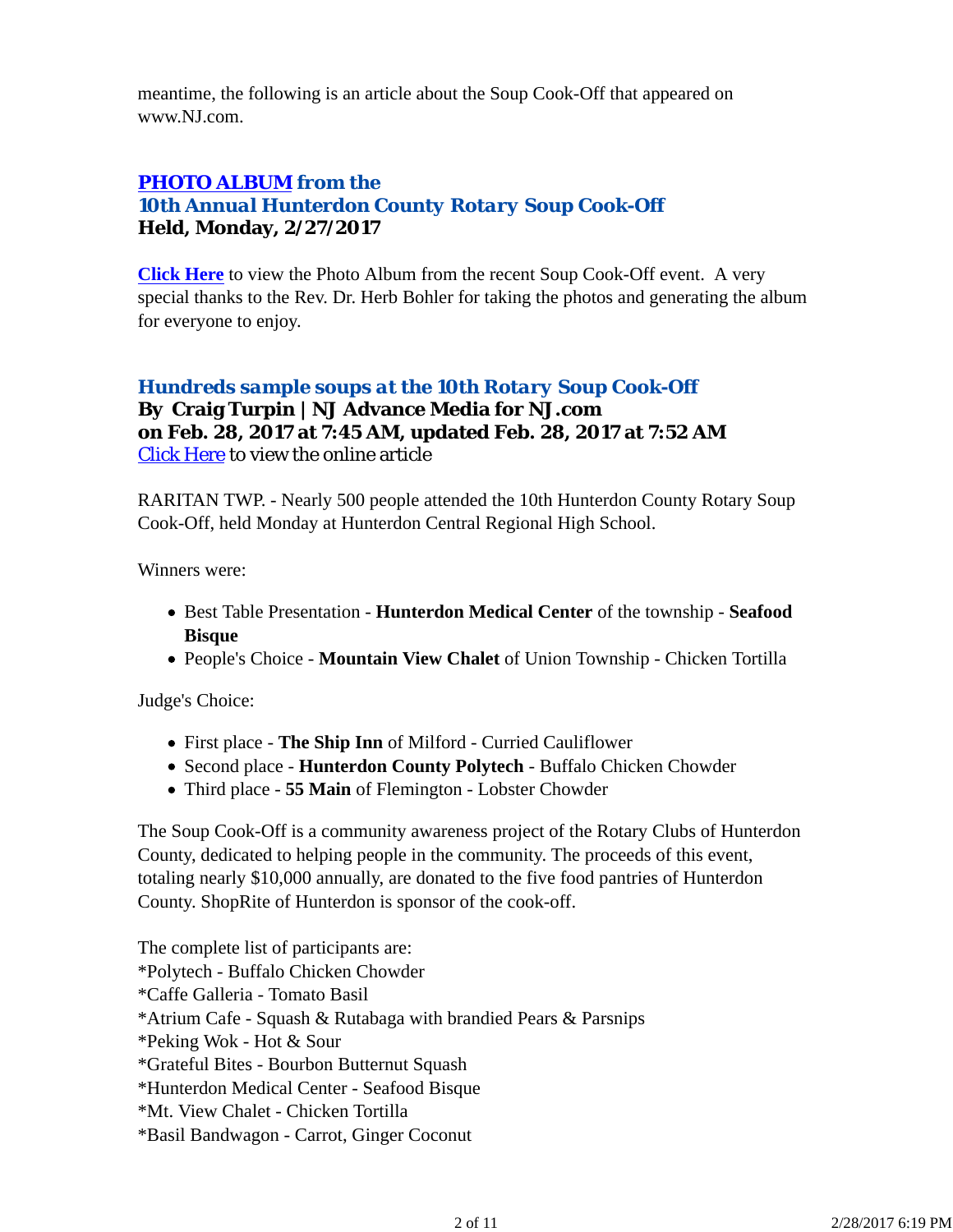\*55 Main - Lobster Chowder \*Marhaba - Marhaba Lentil \*Brunello Trattoria - Cream Broccoli with Bacon \*Ye Old Sub Base - Beer Cheese \*Cajun Dragon Catering - Creole Shrimp Etouffe \*Jakes - Split Pea with Smoked Ham \*Cocoa LoewCo Catering - Matzah Ball \*Dockside - Thai Lentil \*Freshii - Spicy Lemongrass \*The Ship Inn - Roasted Cauliflower

\*Pittstown Inn - Lamb Shorba

| 1) Hunterdon County Polytech (Career<br>Cafe)         | Buffalo Chicken Chowder                             |  |
|-------------------------------------------------------|-----------------------------------------------------|--|
| 2) Caffe Galleria                                     | <b>Tomato Basil</b>                                 |  |
| 3) Atrium Cafe (Hunterdon Wellness<br><b>Center</b> ) | Squash & Rutabaga with brandied Pears<br>& Parsnips |  |
| 4) Peking Wok                                         | Hot & Sour                                          |  |
| 5) Grateful Bites                                     | <b>Bourbon Butternut Squash</b>                     |  |
| 6) Hunterdon Medical Center                           | Seafood Bisque                                      |  |
| 7) Mountain View Chalet                               | Chicken Tortilla                                    |  |
| 8) Basil Bandwagon                                    | Carrot, Ginger Coconut                              |  |
| 9) 55 Main                                            | Lobster Chowder                                     |  |
| 10) Marhaba Restaurant                                | Marhaba Lentil                                      |  |
| 11) Brunello Trattoria                                | Cream Broccoli with Bacon                           |  |
| 12) Ye Old Sub Base                                   | <b>Beer Cheese</b>                                  |  |
| 13) Cajun Dragon Catering                             | Creole Shrimp Etouffe                               |  |
| 14) Jakes Restaurant & Bar                            | Split Pea with Smoked Ham                           |  |
| 15) Cocoa LoewCo Catering                             | Matzah Ball                                         |  |
| 16) Dockside Market & Grill                           | Thai Lentil                                         |  |
| 17) freshii                                           | <b>Spicy Lemongrass</b>                             |  |
| 18) The Ship Inn                                      | <b>Roasted Cauliflower</b>                          |  |
| 19) Pittstown Inn                                     | Lamb Shorba                                         |  |
|                                                       |                                                     |  |

#### **2017 Participating Restaurants**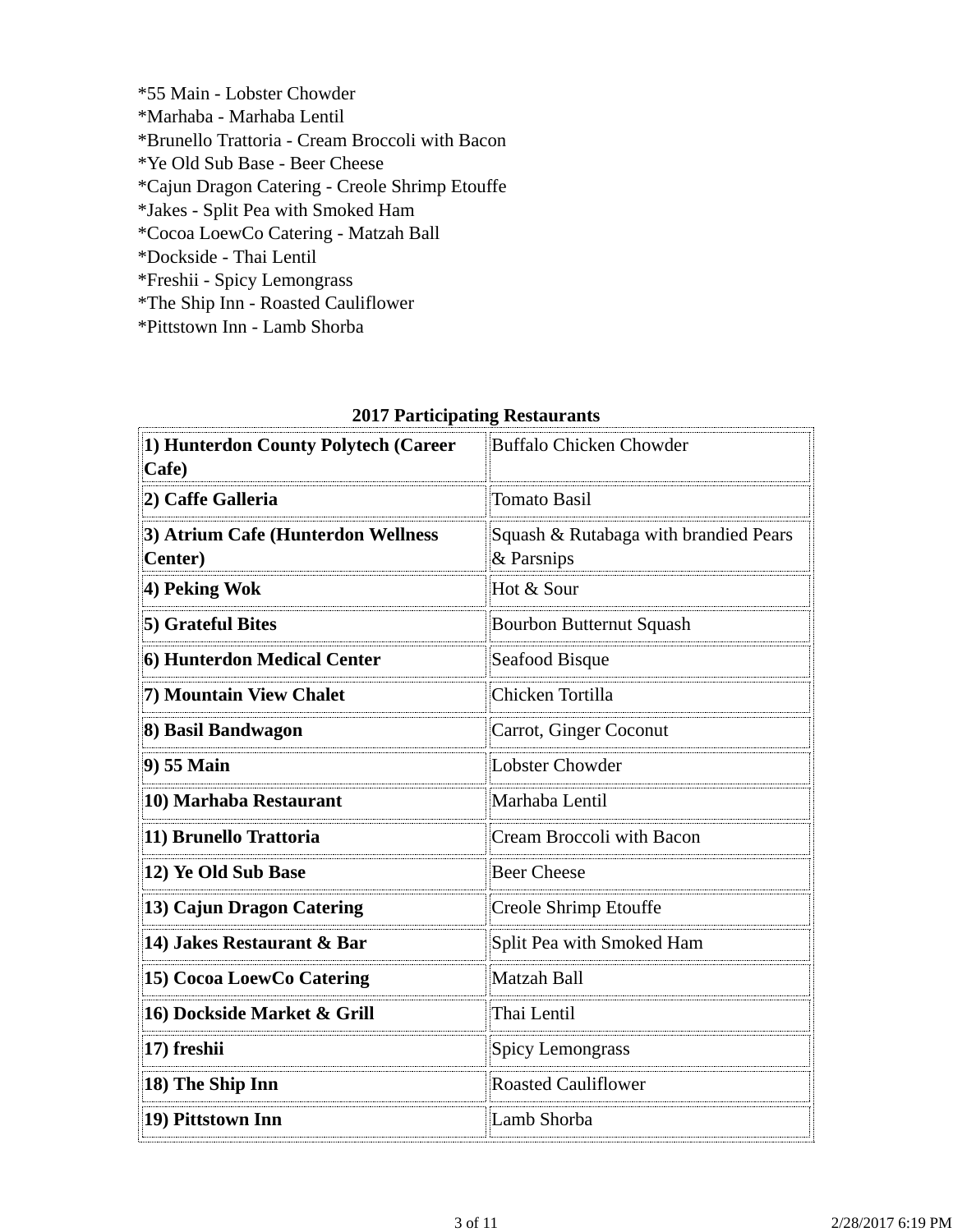### *Three (3) New Members*

The Board, Membership Committee and Club have now approved three (3) candidates for membership in the Rotary Club of Flemington. President D.J. announced this information at the 2/15 club meeting. Since no objections were received, the proposed members are eligible for membership and will have their Orientation meeting scheduled. The following are the members:

# *NEW MEMBER* **Linda King**

The Membership Committee and Board have approved **Linda King** for membership in the Rotary Club of Flemington. Linda is a prior member of the Lambertville-New Hope Rotary Club and is looking to join the Flemington Rotary Club. Linda has been proposed by D.J. Wright and has attended many of our club meetings. She would have the proposed classification of "**Grant Writing**". She has served as President-Elect, President and Community Service Chair in the Lambertville-New Hope Club. She also judged the Skills USA Entrepreneurship competition for two years. She resides here in Flemington, NJ. She has her own grant writing business called LJK Grant Consulting.

## *NEW MEMBER* **Frederic D. Hyatt "Fred"**

The Membership Committee and Board have approved **Fred Hyatt** for membership in the Rotary Club of Flemington. Fred is a prior member of the Stratford Connecticut Rotary Club, having been a member there from 2005-2016. He has recently moved here to Flemington and is looking to transfer his membership to the Flemington Rotary Club. Fred has been proposed by Joe Ziegler and has attended several of our club meetings. He would have the proposed classification of "**Retired - Aerospace**". Prior to retiring, Fred was the Joint Program Director for Allied Signal. Fred has served as President of the Connecticut Air & Space Center as well as President of the National Defense Industrial Association.

# *NEW MEMBER* **Kyle Fogarty**

The Membership Committee and Board have approved **Kyle Fogarty** for membership in the Rotary Club of Flemington. Kyle has been proposed by Bob Newland and has attended several of our club meetings. He would have the proposed classification of "**Financial Advisor**". Kyle is a Financial Advisor for Edward Jones Investments located here in Flemington, NJ. He lives in Stockton, NJ.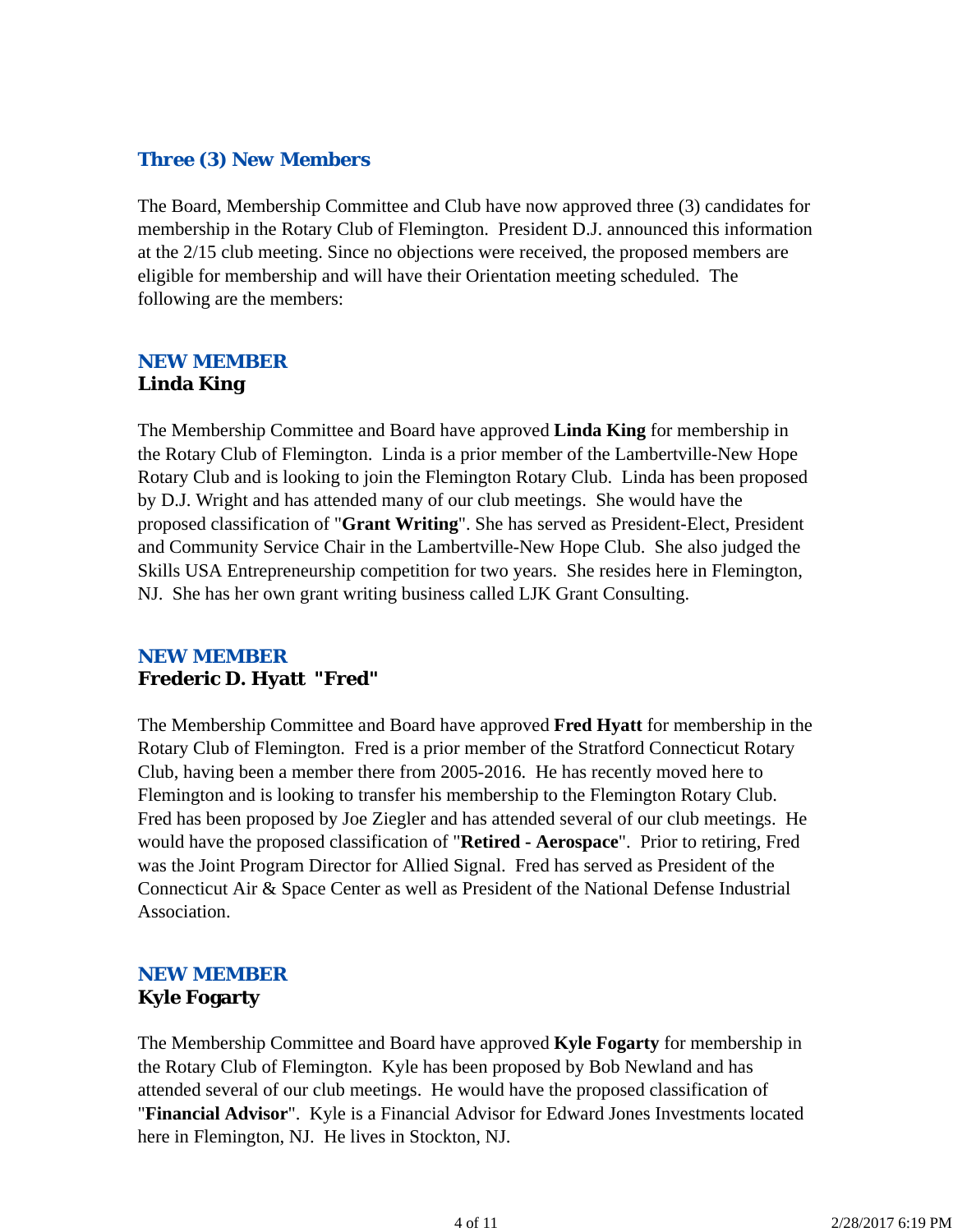# *Flemington Rotary Leadership Positions Sought* **From President D.J.**

President D.J. shared that the Rotary Club of Flemington is actively seeking someone interested in serving in leadership positions in the upcoming Rotary year. Please contact President D.J. for more information! **Click Here** to generate an email to D.J.

### *The Rotary Club of New Brunswick presents RAGS TO RUNWAY - Fashion Show* **Thursday, March 2, 2017 from 6-9 PM**

The Rotary Club of New Brunswick has organized a new event to raise funds for their Club Foundation (to help various local projects) and for Prevent Child Abuse organization of New Jersey.

On **Thursday, March 2, 2017**, Student teams in Fashion/ Costume Design programs in High Schools and Colleges will compete in a unique fashion show. Students will create designs from materials purchased at local thrift shops. Professional designers will be the judges at this event. The event will also have catered food by area restaurants and there will be music and other entertainment in between the fashion show segments.

The event is being held at The George Street Playhouse, 9 Livingston Avenue, New Brunswick from 6 PM to 9 PM.

**Click Here** to view their website for additional information and to purchase tickets.



### *The Flemington Rotary MEMBER DIRECTORY Is Updated on the Website*

A PDF copy of the Club Directory kept on the club website, located on the password protected "**Members Only**" page. To access this, simply goto

**www.FlemingtonRotaryNJ.org** and click on "Members

Only" in the upper left. The page is password protected. If you do not have the password, simply email us and request it.

If you see any updates that need to be made (a change of address, email, phone number, something is not listed correctly, etc.), please email Sandy Clark and request any changes to be made. **Click Here** to generate an email to Sandy.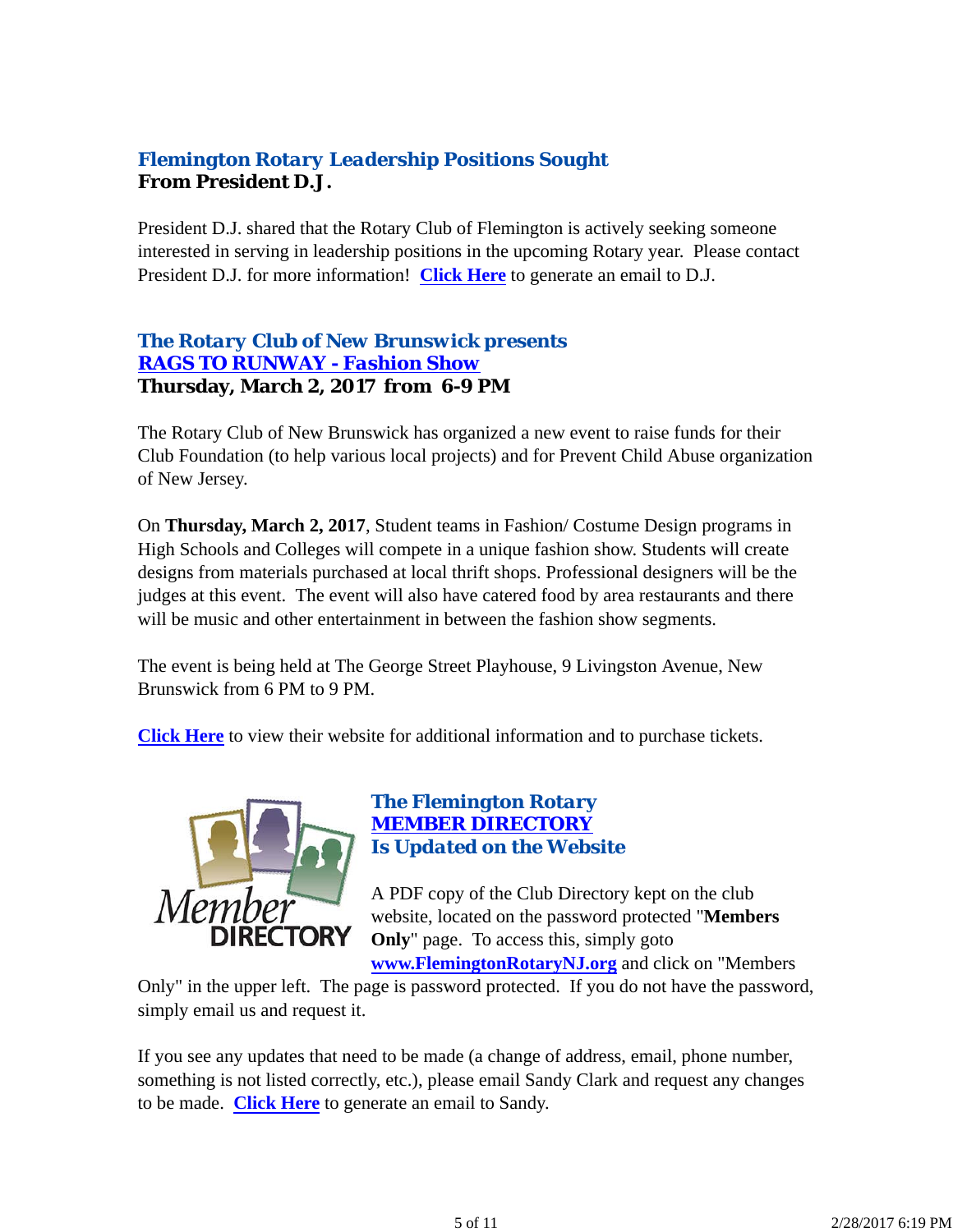

# *SPEAKERS & PROGRAMS BEING SOUGHT*

Mick Schaible is looking for some ideas for upcoming meeting programs and speakers. If you have any leads, please pass them onto Mick, who will follow-up to schedule the speaker.

**Click here** to generate an email directly to Mick.



# *HUNTERDON COUNTY CHAMBER OF COMMERCE*

As you know, the Rotary Club of Flemington is a member of the H.C. Chamber of Commerce. This enables all Rotarians the ability to attend a Chamber function as a "member". If someone asks you what your business is, you would explain that you are a member representing the Rotary Club of Flemington. **Click Here** to visit the Chamber website for a listing of upcoming events.

# *ROTARY DISTRICT 7510 NEWS*

**Click Here** to read the current news from our Rotary District 7510.

# *UPCOMING DATES TO NOTE:*

Wed, 3/1: Allan Vera: Classification Talk. Also, Soup Cook-Off follow-up. Wed, 3/8: Leslie Gabel, Co-Executive Director of Hunterdon Prevention Resources: Illicit Drugs in Hunterdon County.

Wed, 3/15: Tom Heard, Rebecca Lucas and Marco DiMarcello from H.C.R.H.S.: The Big History.

Wed, 3/22: TBA. Wed, 3/29: TBA.

Wed, 4/5: TBA.

Wed, 4/12: John Casey (Retired) - Armed Forces Heritage Museum Liaison Officer - Mr. Casey is working with the NJ Historical Association in the development of a museum to honor our country's military.

Wed, 4/19: TBA.

Wed,  $4/26$ : Student Fiddlers from the Hunterdon Central Regional High School.

Wed, 5/03: TBA. Wed, 5/10: TBA. Wed, 5/17: TBA. Wed, 5/24: TBA. Wed, 5/31: H.C.R.H.S. Madrigal Girls Chorus.

**Next RCOF Board Meeting**: To Be Announced. (Held bi-monthly).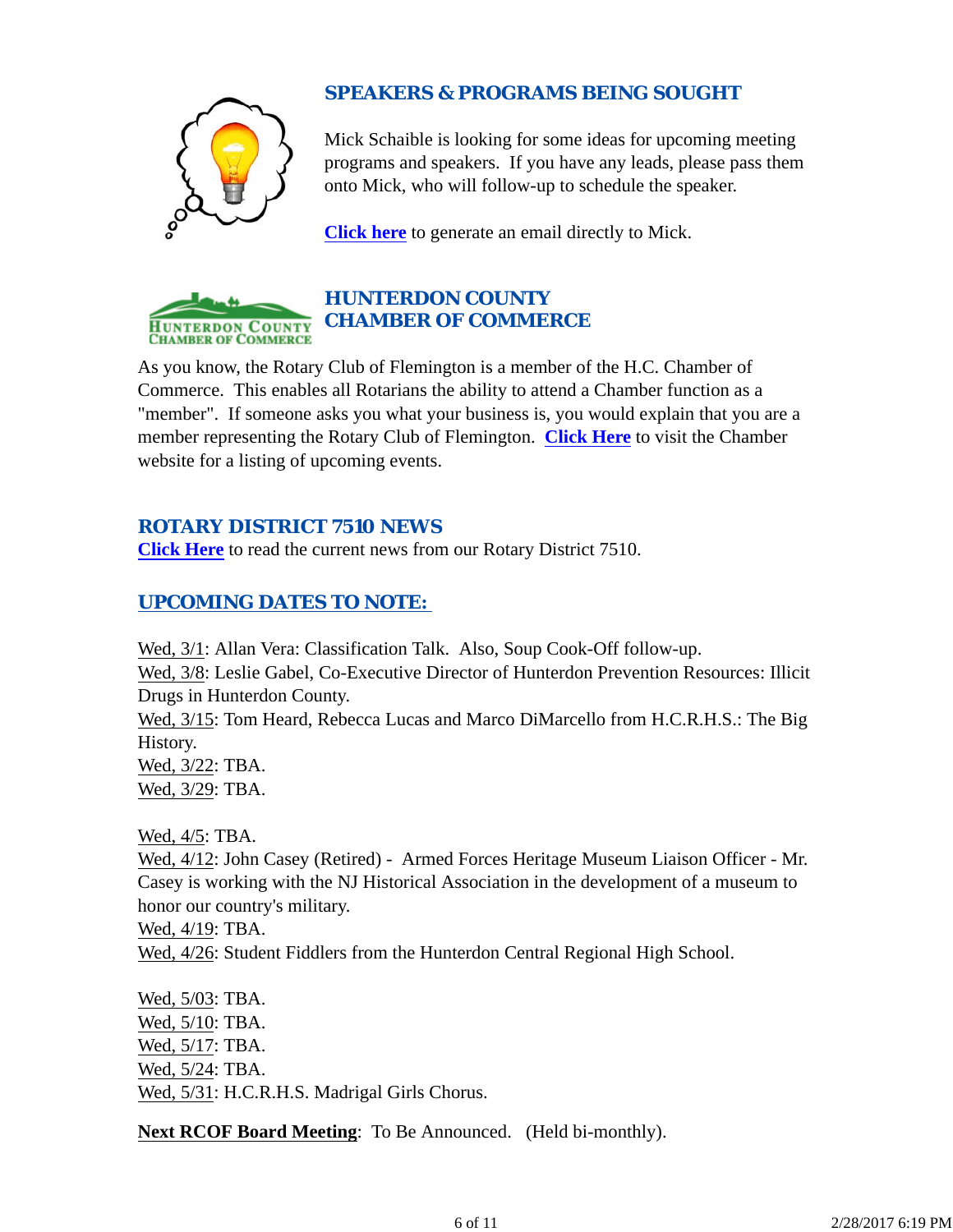### **Next Membership Meeting:** Wed,  $3/8/2017$  at 1:30 PM (Usually the 2<sup>nd</sup> Wed).

### **Upcoming RCOF Club Events, Fundraisers, Fellowship Events, Etc**.:

TBA: Bark In The Park (Dog Walk) TBA: Pedals for Progress Bicycle Collection

#### **Rotary District 7510 Events & Functions:**

3/2/17: President-Elect Training Seminar (PETS 1) 3/23 to 3/25/17: President-Elect Training Seminar (PETS 2) 5/5 to 5/7/17: District Conference at the Shawnee Inn 5/15/17: District Assembly 6/10 to 6/14/17: Rotary International Convention in Atlanta, Georgia 6/29/17: District Changing of the Guard

### *COMMITTEE LIST:*

**Click Here** to download the listing of all current Club Committee's and its members.

### *"MEMBERS ONLY" WEBSITE:*

## **Click Here for the Members Only section of the website to find:**

- 1) The "Membership Proposal Form" to propose a new member.
- 2) New Member Information.
- 3) An Online Copy of the Club Membership Directory.
- 4) A Link to All Photos Albums of the Club.

### *ROTARY WEBSITE LINKS:*

Rotary International: **www.Rotary.org** Rotary District 7510: **www.RotaryNJ.org**

### *NEARBY ROTARY CLUB MEETINGS:*

As A Rotarian, you are Welcome to attend a Rotary Club meeting anywhere in the world. Click here for the Rotary Club Locator App. Or see below for some local meetings:

### Mondays

**Lambertville/New Hope** (6:30 pm) - Lambertville Station Restaurant; 11 Bridge Street, Lambertville NJ 08530

**Piscataway** (12:15 pm) - Radisson Hotel; 21 Kingsbridge Road, Piscataway, NJ 08854

### Tuesdays

**Whitehouse** (12:15 pm) - Max's 22; 456 Route 22 West, Whitehouse Station, NJ 08889 **Princeton** (12:15 pm) - The Nassau Club; 6 Mercer Street, Princeton, NJ 08540 **Bridgewater-Bound Brook** (12:15 pm) - Arbor Glenn; 100 Monroe St, Bridgewater 08807

### Wednesdays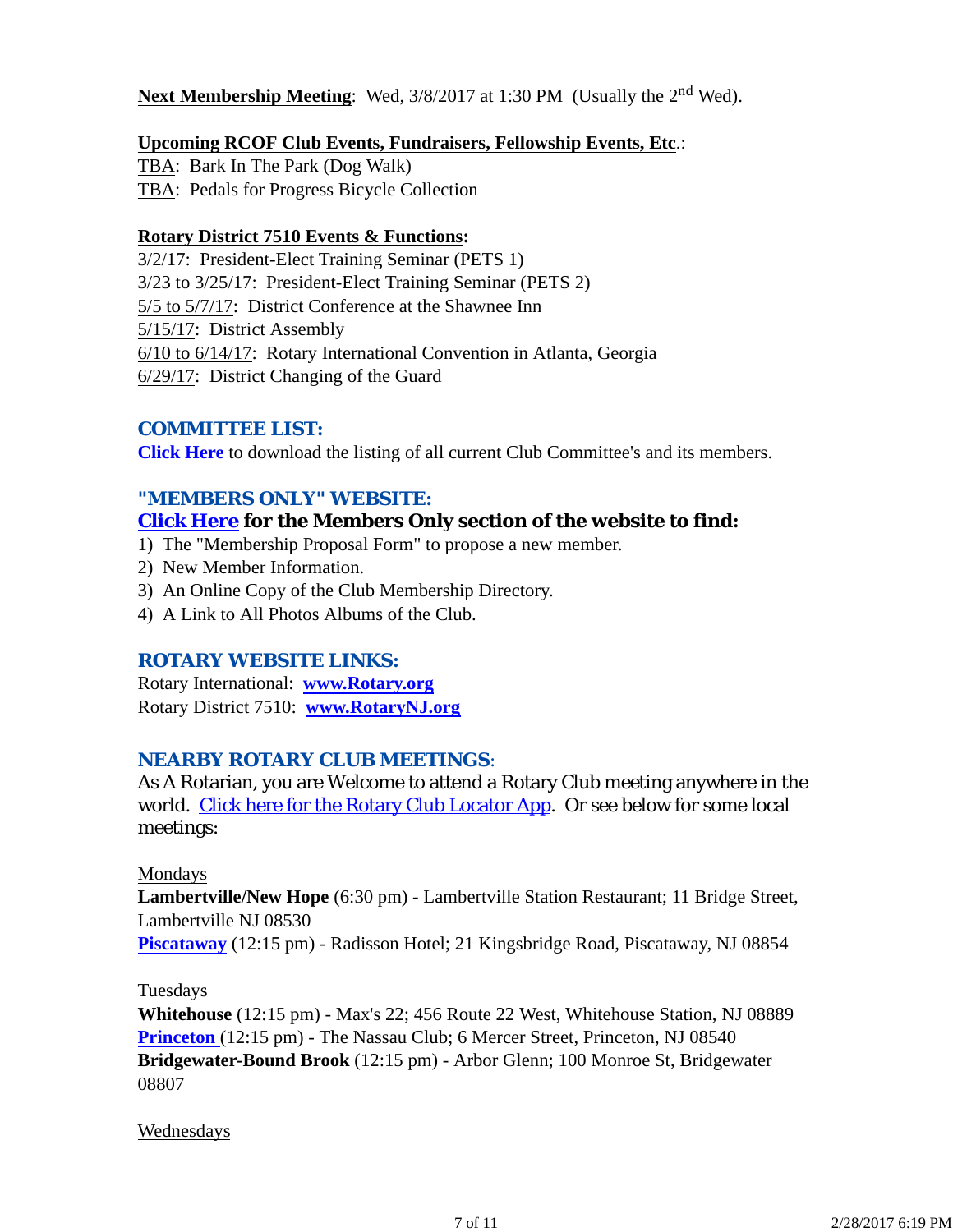**Branchburg Township** (7:30 am): Stoney Brook Grille; 1285 Route 28, North Branch, NJ 08876

**Flemington** (12:15pm): Copper Hill Country Club; 100 Copper Hill Road, Ringoes, NJ 08851

**Hillsborough Township** (6:15 pm): Pheasant's Landing; 311 Amwell Road (Rt. 514), Hillsborough, NJ 08844

### **Thursdays**

**Clinton Sunrise** (7:30 am): Clinton Fire Department; New Street, Clinton, NJ 08809 **Somerville/Bridgewater** (12:15 pm): Bridgewater Manor; 1251 US Highway 202/206, Bridgewater, NJ 08807

**Trenton** (12:15 pm): Freddie's Tavern; 12 Railroad Avenue, West Trenton, NJ 08628

### Fridays

**North Hunterdon** (12:15 pm): Beaver Brook County Club; 25 County Club Drive, Annandale, NJ 08801 **Princeton Corridor** (12:15pm): Hyatt Regency; 102 Carnegie Center, Rt. 1 North, Princeton, NJ 08540

### eClub

**Rotary eClub of Hunterdon Horizon**: View website for meetings or online makeups.

# RI President's Call for Action in **2016-2017**: **"Rotary Serving Humanity"**

# **Rotary Club of Flemington - Our 93rd Year**

Founded October 3, 1923 \* Charter #1529 \* District 7510

| <b>Club President</b>           | <b>Daniel James "D.J." Wright</b>                 |
|---------------------------------|---------------------------------------------------|
| President-Elect                 | <b>Kim Metz</b>                                   |
| Secretary                       | <b>Karen Widico</b>                               |
| Treasurer, General              | <b>Bob Newland</b>                                |
| Treasurer, Lunch                | <b>Michael Goodwin</b>                            |
| <b>Board Member</b>             | <b>Mick Schaible</b> (immediate Past-President)   |
| <b>Board Member</b>             | <b>Sandy Clark</b>                                |
| <b>Board Member</b>             | <b>Joe Ziegler</b>                                |
| Sergeant-at-Arms                | <b>Ken Skowronek</b>                              |
| R.I. President                  | <b>John F. Germ</b> (Chattanooga, Tennessee, USA) |
| District Governor (DG)          | <b>Charles Minton</b> (Union, NJ)                 |
| District Governor Elect (DGE)   | <b>Bob Zeglarski</b> (Roselle-Rosselle Park)      |
| District Governor Nomimee (DGN) | <b>John Shockley</b> (Hillsborough)               |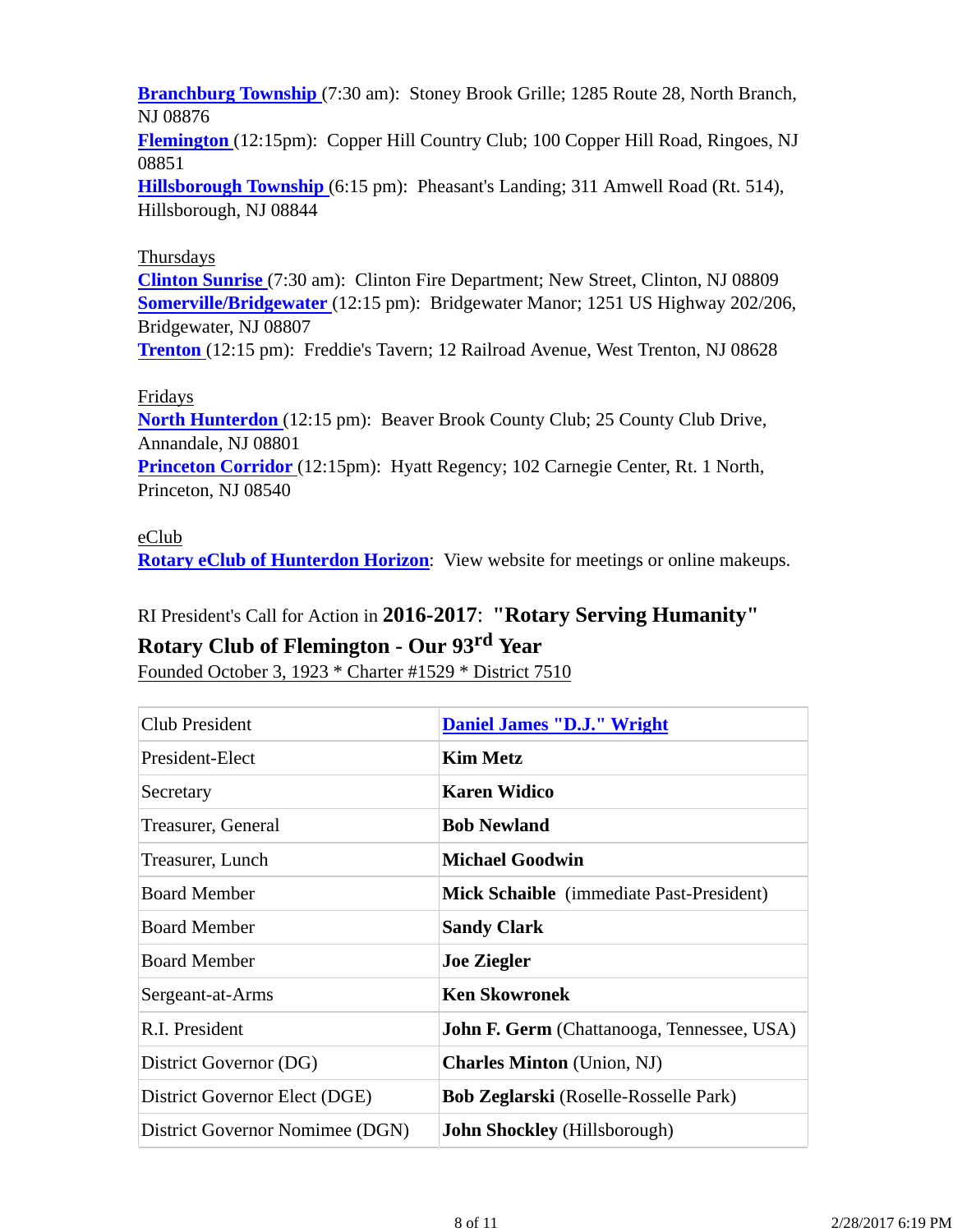Assistant District Governor (ADG) **Albert Varga** (Lambertville-New Hope)

Club Meetings: **Wednesday, 12:15 pm, Copper Hill Country Club** 100 Copper Hill Road, Ringoes 08551



*MISSION STATEMENT*: The mission of Rotary International is to assist and guide Rotarians and Rotary clubs to accomplish the Object of Rotary to ensure Rotary's continuing relevance and to help build a better world, emphasizing service activities by individuals and groups that enhance the quality of life and human dignity, encouraging high ethical standards, and creating greater understanding among all people to advance the search for peace in the world.

**THE OBJECT OF ROTARY:** The object of Rotary is to encourage and foster the ideal of service as a basis of worthy enterprise and, in particular, to encourage and foster:

**1st**: The development of acquaintance as an opportunity for service;

**2nd**: High ethical standards in business and professions, the recognition of the worthiness of all useful occupations, and the dignifying of each Rotarian's occupation as an opportunity to serve society;

**3rd**: The application of the ideal of service in each Rotarian's personal, business and community life;

**4th**: The advancement of international understanding, goodwill, and peace through a world fellowship of business and professional persons united in the ideal of service.

**THE 4-WAY TEST:** "Of the things we think, say or do:

- **1st**: Is it the Truth?
- 2<sup>nd</sup>: Is it Fair to all concerned?
- **3rd**: Will it build goodwill and better friendships?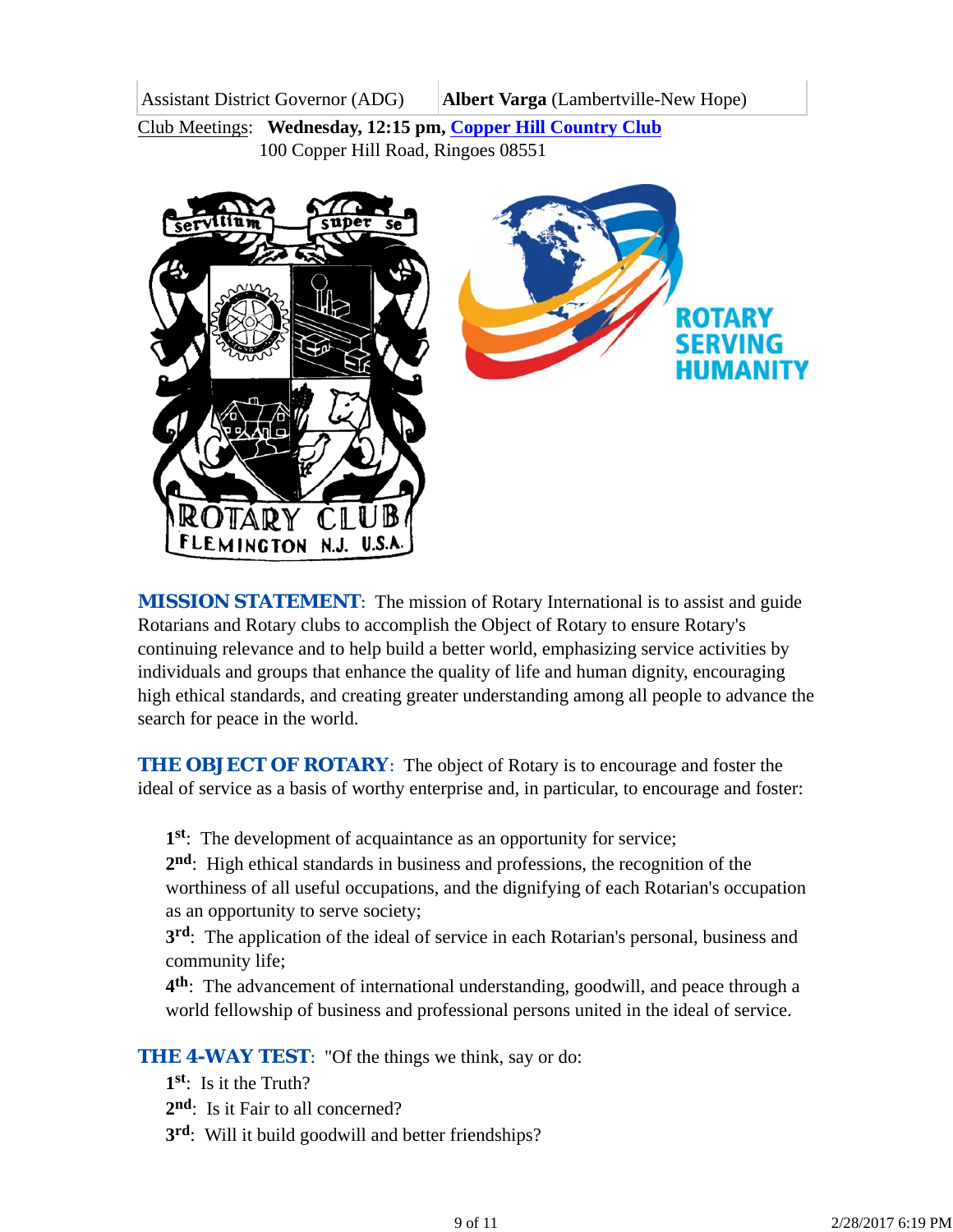**4th**: Will it be beneficial to all concerned?"

### *ROTARY's AVENUE'S OF SERVICE*:

**1)** Through **Club Service**, we have fun, build lasting friendships, and make sure that our club runs well.

**2)** Through **Vocational Service**, we volunteer our professional skills to serve others and promote integrity in everything we do.

**3)** Through **Community Service**, we address local needs and work with our community to bring lasting improvements.

**4)** Through **International Service**, we meet humanitarian needs around the globe and promote world understanding and peace.

**5)** Through **Youth Service**, we work with young people to help them become the next generation of leaders, visionaries, and peacemakers.

# **2016-2017 CLUB MEMBER ROSTER**

**Rotary Club of Flemington, NJ**

Current Number of Members: 38

| <b>Rotarian</b>                   | <b>Member Since</b> | <b>Classification</b>           |
|-----------------------------------|---------------------|---------------------------------|
| Black, Bruce B.                   | 2007                | <b>Health and Fitness</b>       |
| Bohler, Herbert C. (Herb)         | 1977                | <b>Specialty Advertising</b>    |
| <b>Boynton, Adam</b>              | 2016                | <b>Church / Social Services</b> |
| Chittenden, Robert L. (Bob)       | 2003                | M.E.F.P. Consulting Engineering |
| Clark, Arthur L. (Sandy)          | 1987                | Printing                        |
| Davidson, James G. (Jim)          | 2002                | <b>Rubber Products</b>          |
| del Campo, Ann                    | 2016                | <b>Scientist &amp; Farmer</b>   |
| Ferrari, Frederick J. (Fred)      | 1964                | Orthodontia                     |
| Fisher, Charles H. (Charlie)      | 1961                | <b>Funeral Services</b>         |
| Fisher, Thomas H. (Tom)           | 2012                | Property & Casualty Insurance   |
| <b>Goodwin, Michael S.</b>        | 2016                | <b>Youth Development</b>        |
| Harrison, Jeffrey (Jeff)          | 1996                | Psychotherapy                   |
| Kamnitsis, Christopher P. (Chris) | 2001                | <b>Financial Planning</b>       |
| <b>Kritharis, Nikolaos (Nik)</b>  | 2016                | <b>Dentistry</b>                |
| Liebross, Ira                     | 1997                | <b>Family Medicine</b>          |
| Loew, Darren                      | 2002                | <b>Orthodontics</b>             |
| Martin, Teresa (Terry)            | 1993                | Solid Waste/Recycling           |
| Mazujian, Harry                   | 2004                | Clergy                          |
| McWilliams, Nancy                 | 1992                | Psychotherapy                   |
| Metz, Kim                         | 2007                | <b>Technical Education</b>      |
| Muller, George D.                 | 1964                | <b>Cut Glass Manufacturing</b>  |
| Newland, Robert D. (Bob)          | 1998                | Insurance                       |
| Ownes, Terry M.                   | 1987                | <b>Floor Covering</b>           |